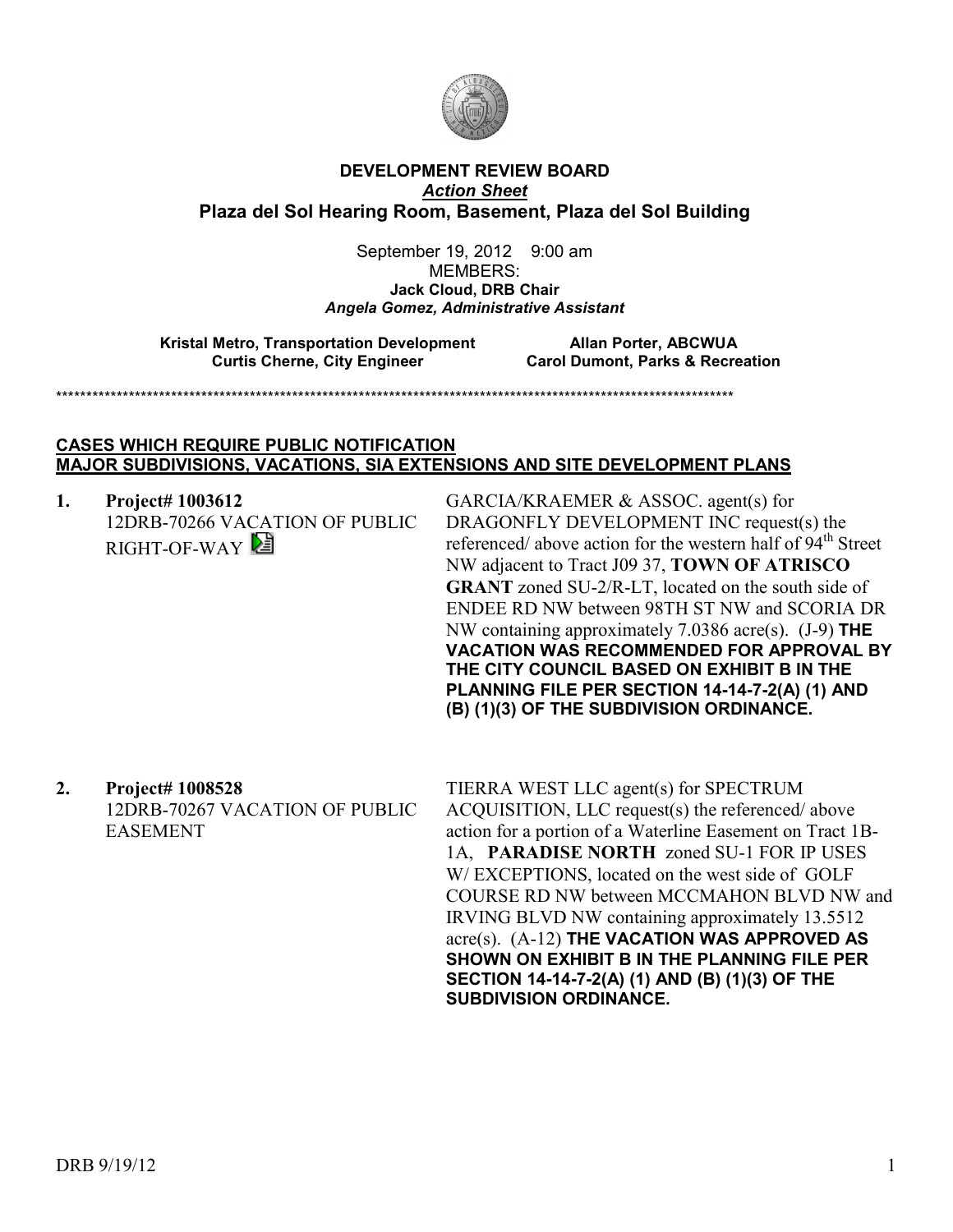**3. Project# 1000870** 12DRB-70253 MAJOR – SITE DEVELOPMENT PLAN FOR BUILDING PERMIT

CANNADY ARCHITECT STUDIO agent(s) for NGAF LLC request(s) the referenced/ above action(s) for Lot 1B1, **TOWN OF ATRISCO GRANT Unit A, Row 2,** zoned SU-1/ C-2 PERMISSIVE EXCL. PKG LIQUOR, located on the west side of 98TH ST NW between AVALON RD NW and VOLCANO RD NW containing approximately .3536 acre. (K-9) **THE SITE DEVELOPMENT PLAN FOR BUILDING PERMIT WAS APPROVED WITH FINAL SIGN-OFF DELEGATED TO TRANSPORTATION AND PLANNING TO COMPLY WITH COMMENTS.**

## **SITE DEVELOPMENT PLANS (EPC FINAL SIGN-OFF) AMENDED PLANS AND MASTER DEVELOPMENT PLANS (CITY COUNCIL FINAL SIGN-OFF)**

**4. Project# 1009325** 12DRB-70278 EPC APPROVED SDP FOR BUILD PERMIT 12DRB-70279 EPC APPROVED SDP FOR SUBDIVISION

BOHANNAN HUSTON INC agent(s) for RIO RANCHO EAGLE, LLC request(s) the above action(s) for all or a portion of Tract(s) D-1, **LANDS OF ZOLIN/KUNATH, TRES ESQUINAS, LLC AND CURB INC.** zoned SU-1, located on MCMHON BETWEEN PINON VERDE AND BANDELIER containing approximately 1.61 acre(s). (A-11) *[Deferred from 9/12/12]* **THE SITE DEVELOPMENT PLANS FOR BUILDING PERMIT AND SUBDIVISION WERE APPROVED WITH FINAL SIGN-OFF DELEGATED TO TRANSPORTATION AND TO PLANNING TO COMPLY WITH COMMENTS.**

### **MINOR PLATS, FINAL (MAJOR) PLATS, AMENDED PLATS AND PLANS**

**5. Project# 1009412**

12DRB-70283 MINOR - PRELIMINARY/ FINAL PLAT APPROVAL

CARTESIAN SURVEYS INC agent(s) for SANDRA AND CARL DAVIDSON request(s) the above action(s) for all or a portion of Tract(s) 71, 52A1B, 52A1A2, **MRGCD MAP NO 36** zoned S-M1, located on 1803 6TH ST NW containing approximately 1.7754 acre(s). (H-14)**DEFERRED TO 9/26/12 AT THE AGENT'S REQUEST.** 

# **NO ACTION IS TAKEN ON THESE CASES**: **APPLICANT - AGENT REQUIRED TO BE AT THE MEETING**

**6. Project# 1009438** 12DRB-70285 SKETCH PLAT REVIEW AND COMMENT

VLADIMIR JIRICK, PS 10464 agent(s) for KURT BROWNING, DIRECTOR OF DEVELOPMENT request(s) the above action(s) for all or a portion of Lot(s) SEE ATTACHED, **AVALON SUBDIVISION UNIT 5**  zoned SU-1 IP & C-2, located on SE OF I-40 AND 98TH ST BETWEEN I-40 TO VOLCANO AND 98TH ST AND UNSER DRAINAGE CHAINE containing approximately 172 acre(s). (J-9 & K-9)**THE SKETCH PLAT WAS REVIEWED AND COMMENTS WERE PROVIDED.**